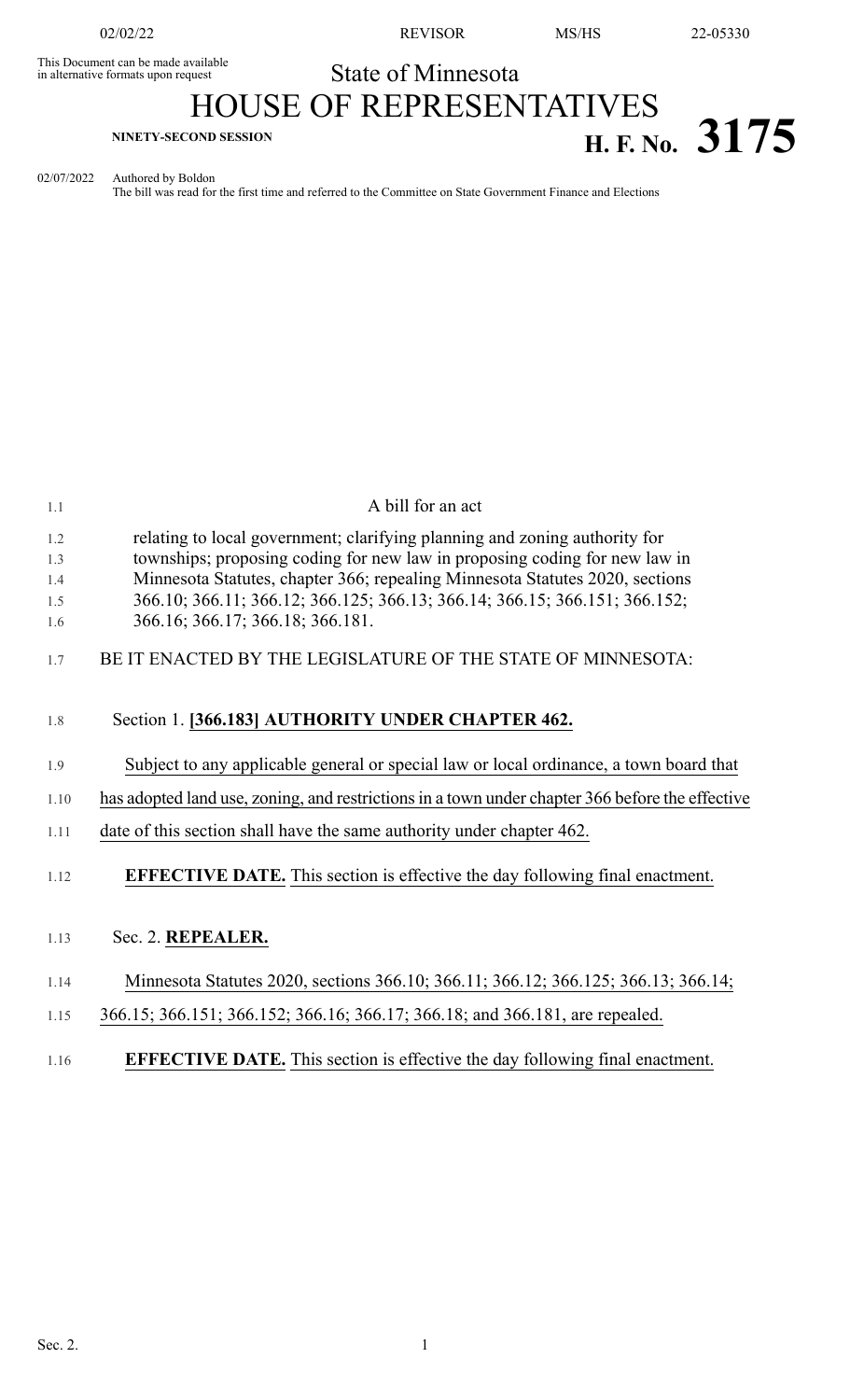#### APPENDIX Repealed Minnesota Statutes: 22-05330

#### **366.10 ZONING REGULATIONS.**

The board of supervisors may submit to the legal voters of the town at an annual or special town meeting, the question whether the board shall adopt land use and zoning regulations and restrictions in the town. The board in a town which has within its borders a hospital established in accordance with Laws 1955, chapter 227, may submit to the voters at an annual or special town meeting, the question whether the board shall adopt land use and zoning regulations and restrictions in the town regulating the type of buildings that may be built or occupations carried on within a radius of one-half mile of the hospital.

#### **366.11 BALLOTS.**

The following question shall be printed on the ballots for the election:

"Shall the board of supervisors adopt zoning and related regulations and restrictions?

Yes ....................... No ....................."

The voters shall place a cross-mark after one of the alternatives to express their choice. The ballot shall be cast and counted during the same hours and in the same manner as ballots for the election of the town officers. Except as provided in sections 366.10 to 366.18, the meeting and election shall be subject to the laws regulating town meetings and elections of town officers.

#### **366.12 REGULATIONS.**

If a majority of the voters voting on the question vote "Yes," the town board may regulate:

(1) the location, height, bulk, number of stories, size of buildings and other structures,

- (2) the location of roads and schools,
- (3) the percentage of lot which may be occupied,
- (4) the sizes of yards and other open spaces,
- (5) the density and distribution of population,

(6) the uses of buildings and structures for trade, industry, residence, recreation, public activities, or other purposes, and

(7) the uses of lands for trade, industry, residence, recreation, agriculture, forestry, soil conservation, water supply conservation, or other purposes.

To carry out this section it shall issue land use or zoning permits or approvals. It shall be unlawful to erect, establish, alter, enlarge, use, occupy, or maintain a building, structure, improvement, or premises without having a land use or zoning permit or approval.

Before adopting a regulation under this section the board shall hold a public hearing on the matter with notice as provided in section 366.15.

This section is subject to section 366.13.

# **366.125 MAY MAKE APPLICANT CERTIFY THAT TAXES ARE PAID.**

The town board may require, either as part of the necessary information on an application or as a condition of a grant of approval, an applicant for an amendment, permit, or other approval required under a regulation established pursuant to sections 366.10 to 366.18 to certify that there are no delinquent property taxes, special assessments, penalties, and interest due on the parcel to which the application relates. Property taxes which are being paid under the provisions of a stipulation, order, or confession of judgment, or which are being appealed as provided by law, are not considered delinquent for purposes of this section if all required payments that are due under the terms of the stipulation, order, confession of judgment, or appeal have been paid.

#### **366.13 ZONING DISTRICTS.**

For the purposes of sections 366.10 to 366.18, if a majority of the voters voting on the question have voted "Yes" at an election under section 366.12, the town board may divide the town into districts or zones of the number, shape, and area as it deems best suited to carry out sections 366.10 to 366.18. Within the districts or zones it may regulate and restrict: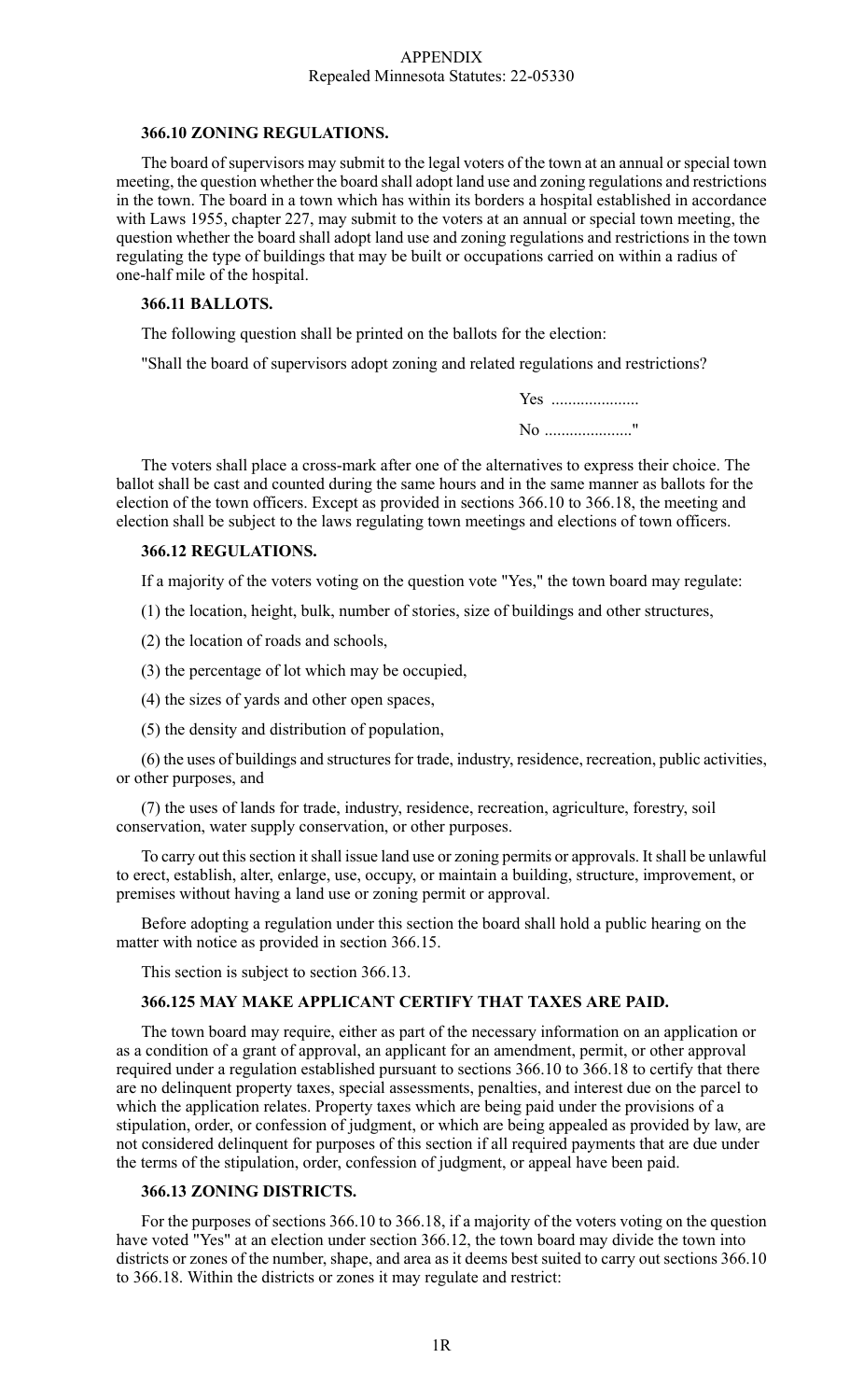#### APPENDIX Repealed Minnesota Statutes: 22-05330

- (1) the location, height, bulk, number of stories, size of buildings and other structures,
- (2) the location of roads and schools,
- (3) the percentage of lot which may be occupied,
- (4) the sizes of yards and other open spaces,
- (5) the density and distribution of population,

(6) the uses of buildings and structures for trade, industry, residence, recreation, public activities, or other purposes, and

(7) the uses of land for trade, industry, residence, recreation, agriculture, forestry, soil conservation, water supply conservation, or other purposes.

The regulations shall be uniform for each class and kind of buildings and for the use of land throughout each district, but regulations in one district may differ from those in other districts.

The board may not make a regulation prohibiting the erection, establishment, alteration, enlargement, use, occupancy, or maintenance of a landing area or airport as defined by the federal Civil Aeronautics Act of 1938, owned by a municipality, political subdivision, or public corporation created in and for any two or more municipalities, the operation and use of which has been approved by the Department of Transportation or by the Civil Aeronautics Board and no permit under sections 366.10 to 366.18 shall be required for its erection, establishment, alteration, enlargement, use, occupancy, or maintenance. Regulations made by a board before April 20, 1943, prohibiting such erection, establishment, alteration, enlargement, use, occupancy, or maintenance of airports are annulled.

Before adopting a division or regulation under this section the board shall hold a public hearing on the matter with notice as provided in section 366.15.

#### **366.14 PURPOSE OF REGULATIONS.**

Regulations shall be made in accordance with the comprehensive plan to promote the health, morals, convenience, order, prosperity, or welfare of the present and future inhabitants of the town, including, among other things:

- (1) lessening congestion in streets or roads;
- (2) reducing the wastes of excessive amounts of roads;
- (3) securing safety from fire and other dangers;
- (4) providing adequate light and air;

(5) preventing excessive concentration of population and excessive and wasteful scattering of population or settlement; and

(6) promoting a distribution of population and classification of land uses and distribution of land development and utilization that will facilitate and conserve provisions for transportation, water flowage, water supply, drainage, sanitation, educational opportunities, recreation, soil fertility, food supplies, and protection of urban and nonurban development.

#### **366.15 DISTRICTS OR ZONES, AMENDMENT.**

The board may amend the number, shape, boundary, or area of a district or zone, or a regulation of area within a zone, or a provision of the zoning resolution. Before finally adopting an amendment the board shall hold a public hearing on it, after giving at least ten days' notice of the time and place of the hearing, by at least one publication in a newspaper of general circulation in the county where the town is located. No change may be made in the boundary line of zones or districts unless at least 50 percent of the owners of the lands proposed to be changed file a petition for the change.

## **366.151 CERTAIN ORDINANCES; MANUFACTURED HOMES.**

A town board must not enact, amend, or enforce a zoning ordinance that has the effect of altering the existing density, lot-size requirements, or manufactured home setback requirements in any manufactured home park constructed before January 1, 1995, if the manufactured home park, when constructed, complied with the then existing density, lot-size and setback requirements.